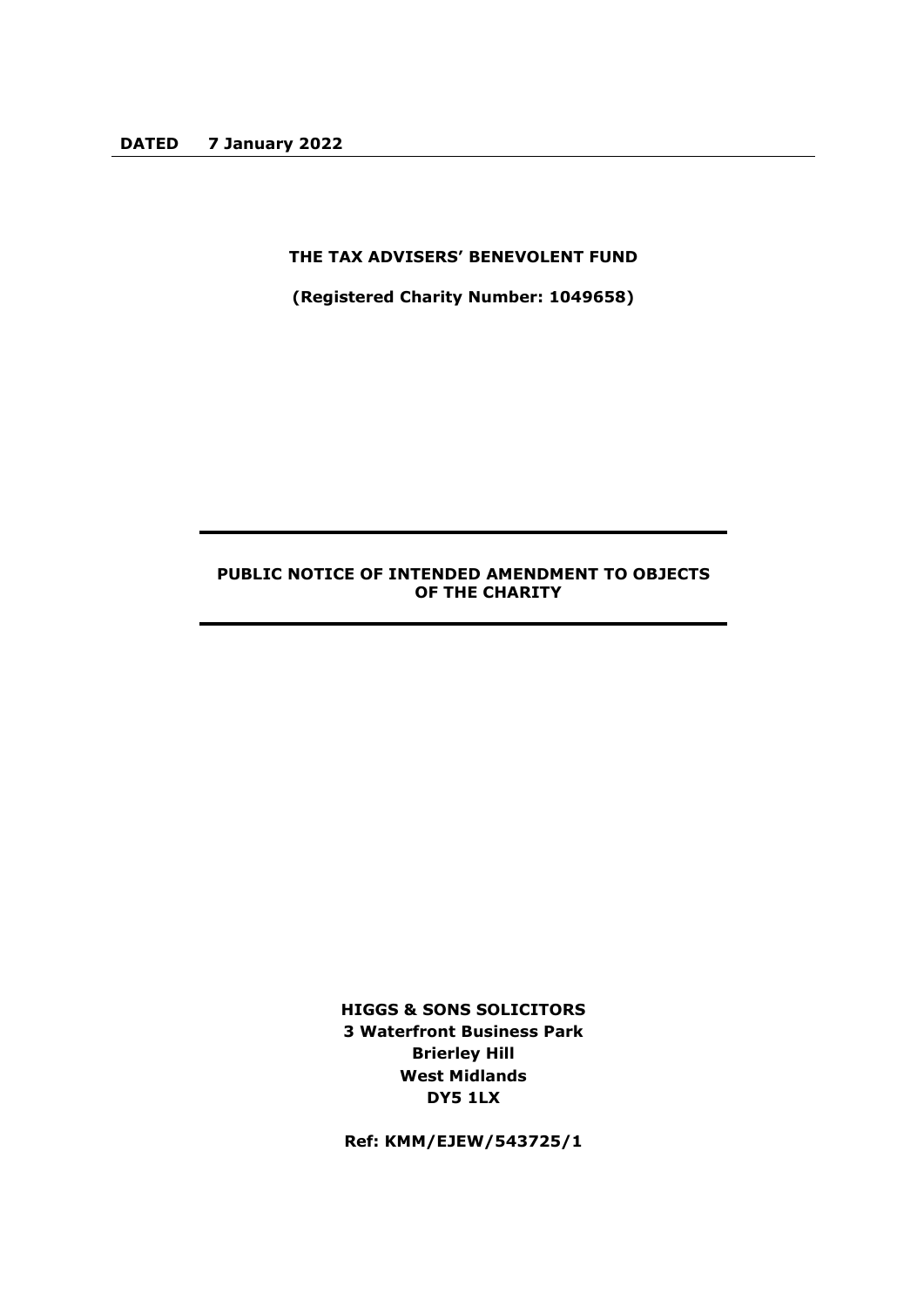# **THE TAX ADVISERS' BENEVOLENT FUND ("the Charity")**

#### **REGISTERED CHARITY NUMBER: 1049658**

## **Public Notice of Intended Amendment to Objects of the Charity**

The Trustee of the Charity hereby gives notice that it proposes to make an application to the Charity Commission to update the Charity's objects clause.

#### **The current Objects of the Charity are as follows:**

"*The Objects of the Charity hereby created are:*

- *3.1 the relief of necessitous persons who are or have been members of the Chartered Institute of Taxation (and it successors and assigns) or of the predecessor body the Institute of Taxation or of the Association of Taxation Technicians (and its successors and assigns) or who are the wives, husbands, widows, widowers, issue or dependants of such persons; and*
- *3.2 the advancement and promotion of such charitable objects or purposes as shall be exclusively charitable according to the law of England and Wales."*

#### **Proposed revised objects:**

- *1. The Objects of the Charity are for the public benefit:*
	- *1.1 the prevention or relief of poverty, suffering, distress, or financial hardship amongst:*
		- *1.1.1 current and former members and of the Chartered Institute of Taxation (registered charity number: 1037771) (and its predecessor body, the Institute of Taxation) and the Association of Tax Technicians (registered charity number: 803480) (and any successor bodies) and their Dependants;*
		- *1.1.2 students and prospective students of (including those studying or intending to study examinations organised or sponsored by) the Chartered Institute of Taxation and the Association of Tax Technicians and their Dependants;*
		- *1.1.3 individuals (including their Dependants) and organisations undertaking charitable and/or voluntary work connected to the administration and practice of taxation and/or the taxation profession;*
	- *1.2 the advancement of education in and the promotion of the study of the administration and practice of taxation; and*
	- *1.3 the advancement of such charitable purposes (according to the law of England and Wales) as the Trustee sees fit from time to time.*